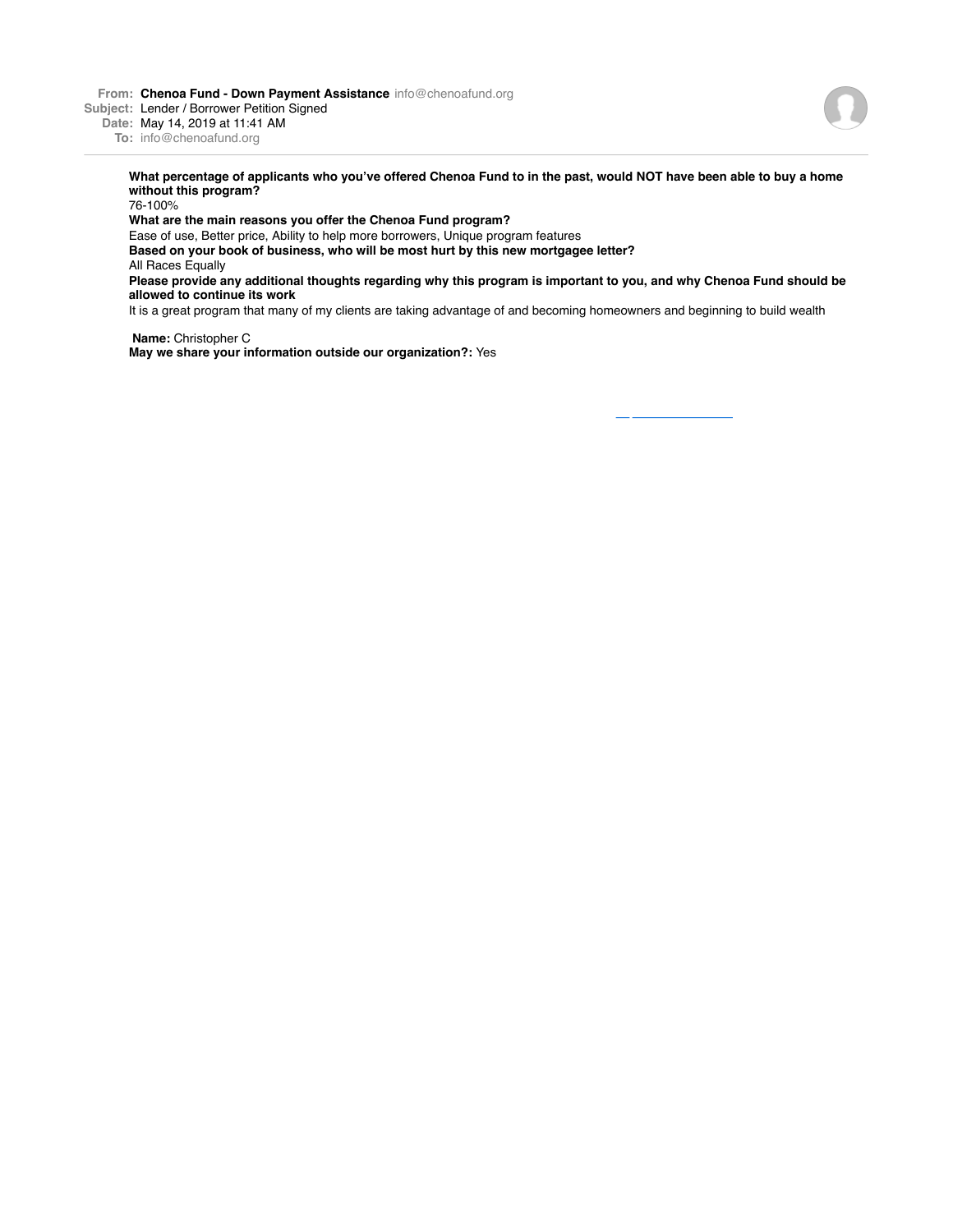**From: Chenoa Fund - Down Payment Assistance** info@chenoafund.org **Subject:** Lender petition signed



**Date:** May 16, 2019 at 11:45 AM **To:** info@chenoafund.org

> **What percentage of applicants who you've offered Chenoa Fund to in the past, would NOT have been able to buy a home without this program?**

> 51-75% **What are the main reasons you offer the Chenoa Fund program?** Ease of use, Ability to help more borrowers, Unique program features **Based on your book of business, who will be most hurt by this new mortgagee letter?** Minorities **Please provide any additional thoughts regarding why this program is important to you, and why Chenoa Fund should be allowed to continue its work**

**Name:** Kal S **State:** California **May we share your information outside our organization?:** Yes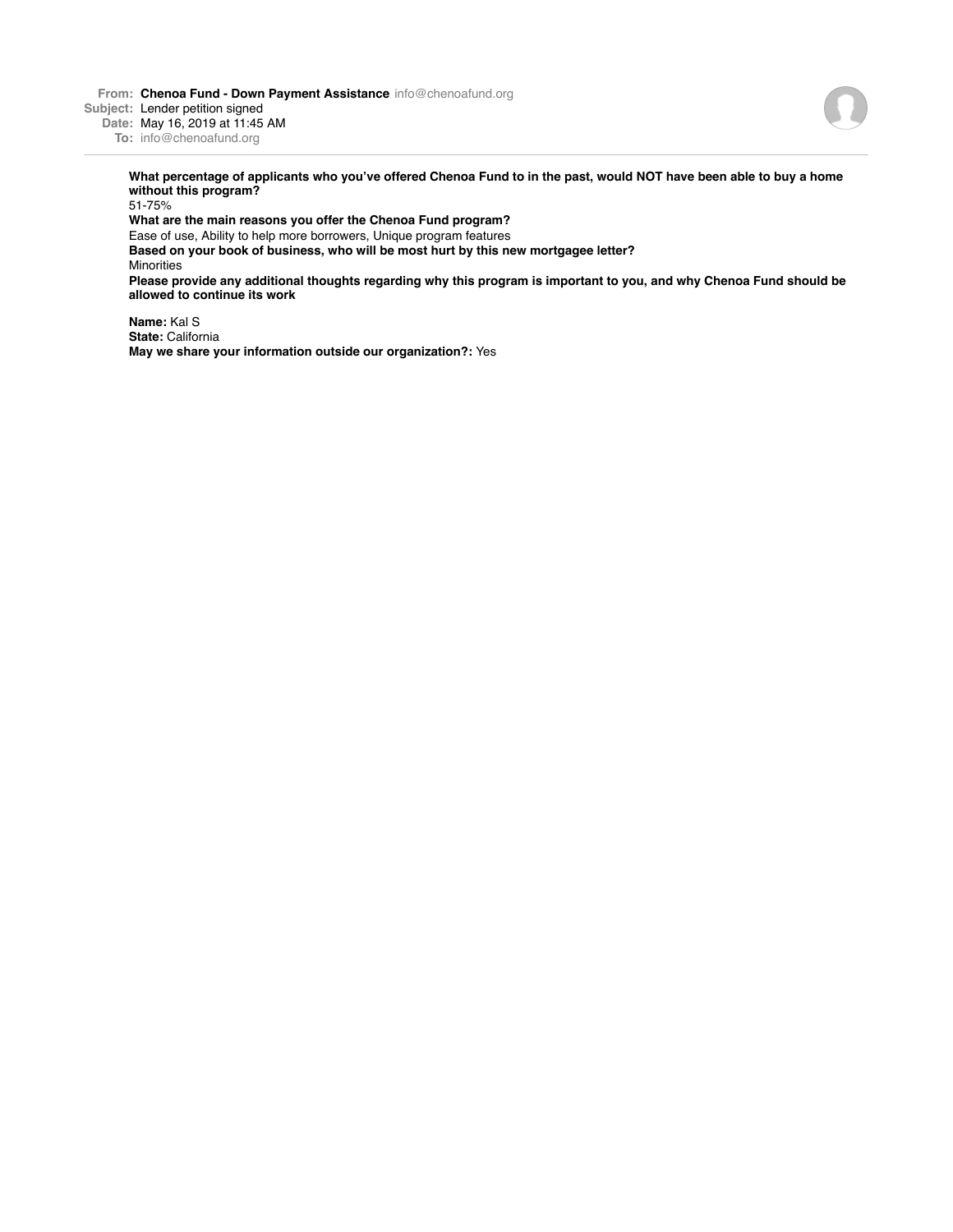**From: Chenoa Fund - Down Payment Assistance** info@chenoafund.org

**Subject:** Lender / Borrower Petition Signed

**Date:** May 14, 2019 at 1:01 PM

**To:** info@chenoafund.org

**What percentage of applicants who you've offered Chenoa Fund to in the past, would NOT have been able to buy a home without this program?**

76-100%

**What are the main reasons you offer the Chenoa Fund program?**

Ease of use, Ability to help more borrowers, Unique program features

**Based on your book of business, who will be most hurt by this new mortgagee letter?** All Races Equally

**Please provide any additional thoughts regarding why this program is important to you, and why Chenoa Fund should be allowed to continue its work**

**Name:** Curtis E **May we share your information outside our organization?:** Yes